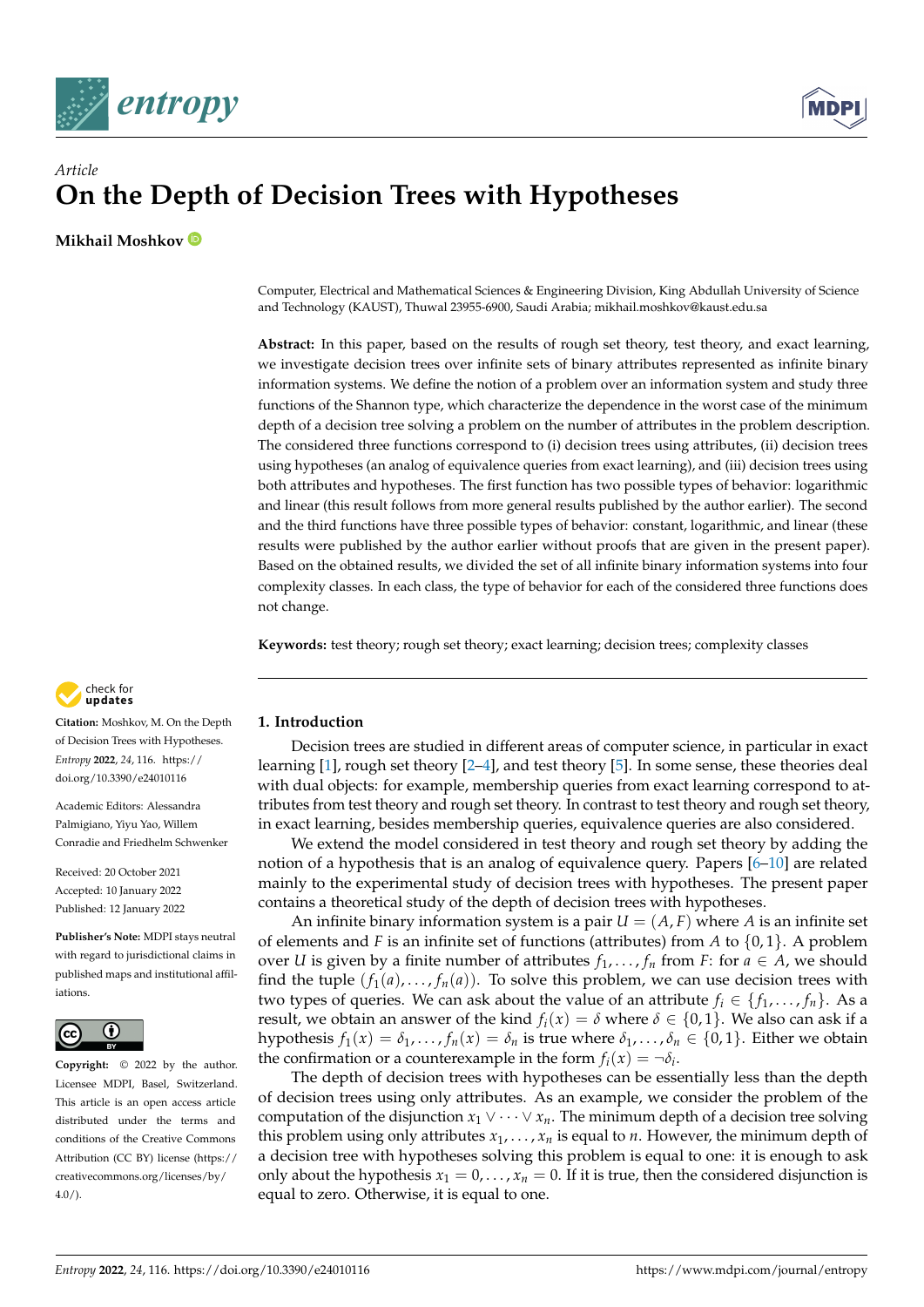Based on the results of exact learning, rough set theory, and test theory [\[1,](#page-10-0)[11–](#page-10-6)[16\]](#page-11-0), we study for an arbitrary infinite binary information system three functions of the Shannon type that characterize the growth in the worth case of the minimum depth of a decision tree solving a problem with the growth of the number of attributes in the problem description. The considered three functions correspond to the following three cases:

- (i) Only attributes are used in decision trees;
- (ii) Only hypotheses are used in decision trees;
- (iii) Both attributes and hypotheses are used in decision trees.

We show that the first function has two possible types of behavior: logarithmic and linear. The second and third functions have three possible types of behavior: constant, logarithmic, and linear. Bounds for the case (i) can be derived from more general results obtained in [\[15](#page-10-7)[,16\]](#page-11-0). Results related to the cases (ii) and (iii) were presented in the conference paper [\[17\]](#page-11-1) without proofs. In the present paper, we consider complete proofs for the cases (ii) and (iii). We also investigate the join behavior of these three functions and describe four complexity classes of infinite binary information systems; these results are completely new.

The obtained results allow us to understand the difference of time complexity for conventional decision trees that use only queries based on one attribute each and for decision trees with hypotheses. Moreover, we know now which combinations of types of behavior of the three Shannon-type functions we can take under consideration of an arbitrary infinite binary system, and we know the criteria for each combination.

This paper consists of six sections. In Sections [2](#page-1-0) and [3,](#page-2-0) we consider the basic notions and main results. Sections [4](#page-4-0) and [5](#page-7-0) contain proofs of the main results, and Section [6](#page-9-0) gives a short conclusion.

#### <span id="page-1-0"></span>**2. Basic Notions**

Let *A* be a set of elements and *F* be a set of functions from *A* to {0, 1}. Functions from *F* are called *attributes*, and the pair  $U = (A, F)$  is called a *binary information system* (this notion is close to the notion of information systems proposed by Pawlak [\[18\]](#page-11-2)). If *A* and *F* are infinite sets, then the pair  $U = (A, F)$  is called an *infinite binary information system*.

A *problem over U* is an arbitrary *n*-tuple  $z = (f_1, \ldots, f_n)$  where  $n \in \mathbb{N}$ ,  $\mathbb N$  is the set of natural numbers  $\{1, 2, \ldots\}$ , and  $f_1, \ldots, f_n \in F$ . The problem *z* may be interpreted as a problem of searching for the tuple  $z(a) = (f_1(a), \ldots, f_n(a))$  for an arbitrary  $a \in A$ . The number dim  $z = n$  is called the *dimension* of the problem *z*. Denote  $F(z) = \{f_1, \ldots, f_n\}$ . We denote by *P*(*U*) the set of problems over *U*.

A *system of equations over U* is an arbitrary equation system of the kind:

$$
\{g_1(x)=\delta_1,\ldots,g_m(x)=\delta_m\}
$$

where  $m \in \mathbb{N} \cup \{0\}$ ,  $g_1, \ldots, g_m \in F$ , and  $\delta_1, \ldots, \delta_m \in \{0, 1\}$  (if  $m = 0$ , then the considered equation system is empty). This equation system is called a *system of equations over z* if  $g_1, \ldots, g_m \in F(z)$ . The considered equation system is called *consistent* (on *A*) if its set of solutions on *A* is nonempty. The set of solutions of the empty equation system coincides with *A*.

As algorithms for problem *z* solving, we consider decision trees with two types of *queries*. We can choose an attribute  $f_i \in F(z)$  and ask about its value. This query has two possible answers:  $\{f_i(x) = 0\}$  and  $\{f_i(x) = 1\}$ . We can formulate a *hypothesis over z* in the form  $H = \{f_1(x) = \delta_1, \ldots, f_n(x) = \delta_n\}$  where  $\delta_1, \ldots, \delta_n \in \{0, 1\}$  and ask about this hypothesis. This query has  $n + 1$  possible answers:  $H$ ,  $\{f_1(x) = \neg \delta_1\}$ , ...,  $\{f_n(x) = \neg \delta_n\}$ where  $\neg 1 = 0$  and  $\neg 0 = 1$ . The first answer means that the hypothesis is true. Other answers are counterexamples.

A *decision tree over z* is a marked finite directed tree with the root in which:

- Each *terminal* node is labeled with an *n*-tuple from the set  $\{0, 1\}^n$ ;
- Each node, which is not terminal (such nodes are called *working*), is labeled with an attribute from the set  $F(z)$  or with a hypothesis over  $z$ ;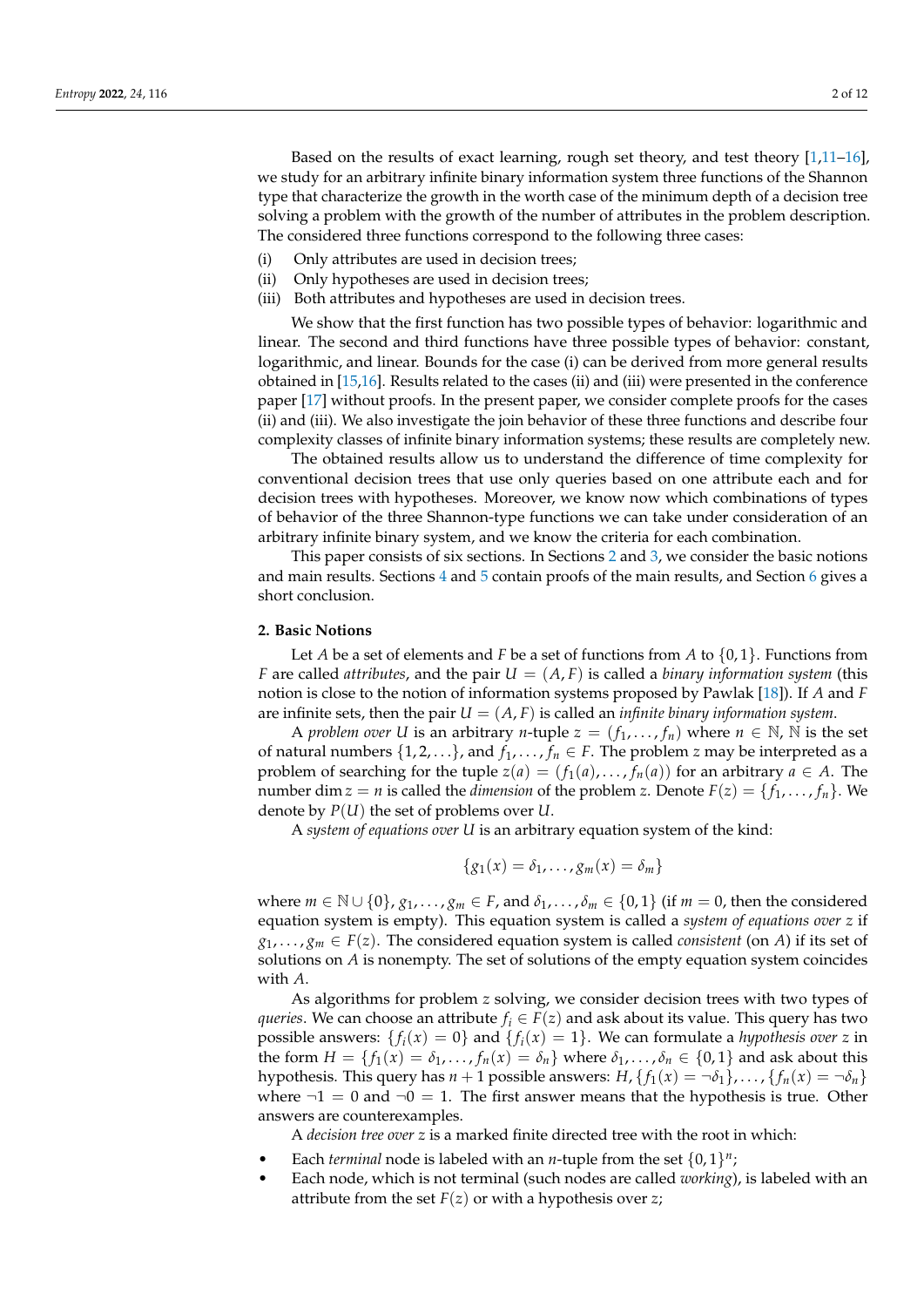- If a working node is labeled with an attribute  $f_i$  from  $F(z)$ , then there are two edges, which leave this node and are labeled with the systems of equations  ${f_i(x) = 0}$  and  ${f_i(x) = 1}$ , respectively;
- If a working node is labeled with a hypothesis:

$$
H = \{f_1(x) = \delta_1, \ldots, f_n(x) = \delta_n\}
$$

over *z*, then there are  $n + 1$  edges, which leave this node and are labeled with the system of equations  $H$ ,  $\{f_1(x) = \neg \delta_1\}$ , ...,  $\{f_n(x) = \neg \delta_n\}$ , respectively.

Let Γ be a decision tree over *z*. A *complete path* in Γ is an arbitrary directed path from the root to a terminal node in Γ. We now define an equation system S(*ξ*) over *U* associated with the complete path  $\xi$ . If there are no working nodes in  $\xi$ , then  $S(\xi)$  is the empty system. Otherwise,  $S(\xi)$  is the union of equation systems assigned to the edges of the path *ξ*. We denote by A(*ξ*) the set of solutions on *A* of the system of equations S(*ξ*) (if this system is empty, then its solution set is equal to *A*).

We say that a decision tree Γ over *z solves the problem z relative to U* if, for each element *a* ∈ *A* and for each complete path  $\zeta$  in  $\Gamma$  such that  $a \in \mathcal{A}(\zeta)$ , the terminal node of the path *ξ* is labeled with the tuple *z*(*a*).

We now consider an equivalent definition of a decision tree solving a problem. Denote by  $\Delta_U(z)$  the set of tuples  $(\delta_1, \ldots, \delta_n) \in \{0,1\}^n$  such that the system of equations  ${f_1(x) = \delta_1, \ldots, f_n(x) = \delta_n}$  is consistent. The set  $\Delta_U(z)$  is the set of all possible solutions to the problem *z*. Let  $\Delta \subseteq \Delta_U(z)$ ,  $f_{i_1}, \ldots, f_{i_m} \in \{f_1, \ldots, f_n\}$ , and  $\sigma_1, \ldots, \sigma_m \in \{0, 1\}$ . Denote:

$$
\Delta(f_{i_1},\sigma_1)\cdots(f_{i_m},\sigma_m)
$$

the set of all *n*-tuples  $(\delta_1, \ldots, \delta_n) \in \Delta$  for which  $\delta_{i_1} = \sigma_1, \ldots, \delta_{i_m} = \sigma_m$ .

Let Γ be a decision tree over the problem *z*. We correspond to each complete path *ξ* in the tree  $\Gamma$  a word  $\pi(\xi)$  in the alphabet  $\{(f_i, \delta) : f_i \in F(z), \delta \in \{0,1\}\}\.$  If the equation system  $S(\xi)$  is empty, then  $\pi(\xi)$  is the empty word. If  $S(\xi) = \{f_{i_1}(x) = \sigma_1, \ldots, f_{i_m}(x) = \sigma_m\}$ , then  $\pi(\xi) = (f_{i_1}, \sigma_1) \cdots (f_{i_m}, \sigma_m)$ . The decision tree *Γ* over *z* solves the problem *z* relative to *U* if, for each complete path  $\zeta$  in  $\Gamma$ , the set  $\Delta_U(z)\pi(\zeta)$  contains at most one tuple, and if this set contains exactly one tuple, then the considered tuple is assigned to the terminal node of the path *ξ*.

As the time complexity of a decision tree Γ, we consider its *depth h*(Γ), that is the maximum number of working nodes in a complete path in the tree Γ.

Let  $z \in P(U)$ . We denote by  $h_{U}^{(1)}$  $U_U^{(1)}(z)$  the minimum depth of a decision tree over *z*, which solves *z* relative to *U* and uses only attributes from  $F(z)$ . We denote by  $h_{IJ}^{(2)}$  $U^{(2)}(z)$ the minimum depth of a decision tree over *z*, which solves *z* relative to *U* and uses only hypotheses over *z*. We denote by *h* (3)  $U_U^{(3)}(z)$  the minimum depth of a decision tree over *z*, which solves *z* relative to *U* and uses both attributes from  $F(z)$  and hypotheses over *z*.

For  $i = 1$ , 2, 3, we define a function of the Shannon type  $h_{II}^{(i)}$  $U^{(1)}(n)$  that characterizes the dependence of  $h_{II}^{(i)}$  $U_{U}^{(i)}(z)$  on dim *z* in the worst case. Let *i* ∈ {1, 2, 3} and *n* ∈ N. Then:

$$
h_{U}^{(i)}(n) = \max\{h_{U}^{(i)}(z) : z \in P(U), \dim z \leq n\}.
$$

#### <span id="page-2-0"></span>**3. Main Results**

Let  $U = (A, F)$  be an infinite binary information system and  $r \in \mathbb{N}$ . The information system *U* is called *r*-*reduced* if, for each consistent on *A* system of equations over *U*, there exists a subsystem of this system that has the same set of solutions and contains at most *r* equations. We denote by  $\mathcal R$  the set of infinite binary information systems each of which is *r*-*reduced* for some  $r \in \mathbb{N}$ .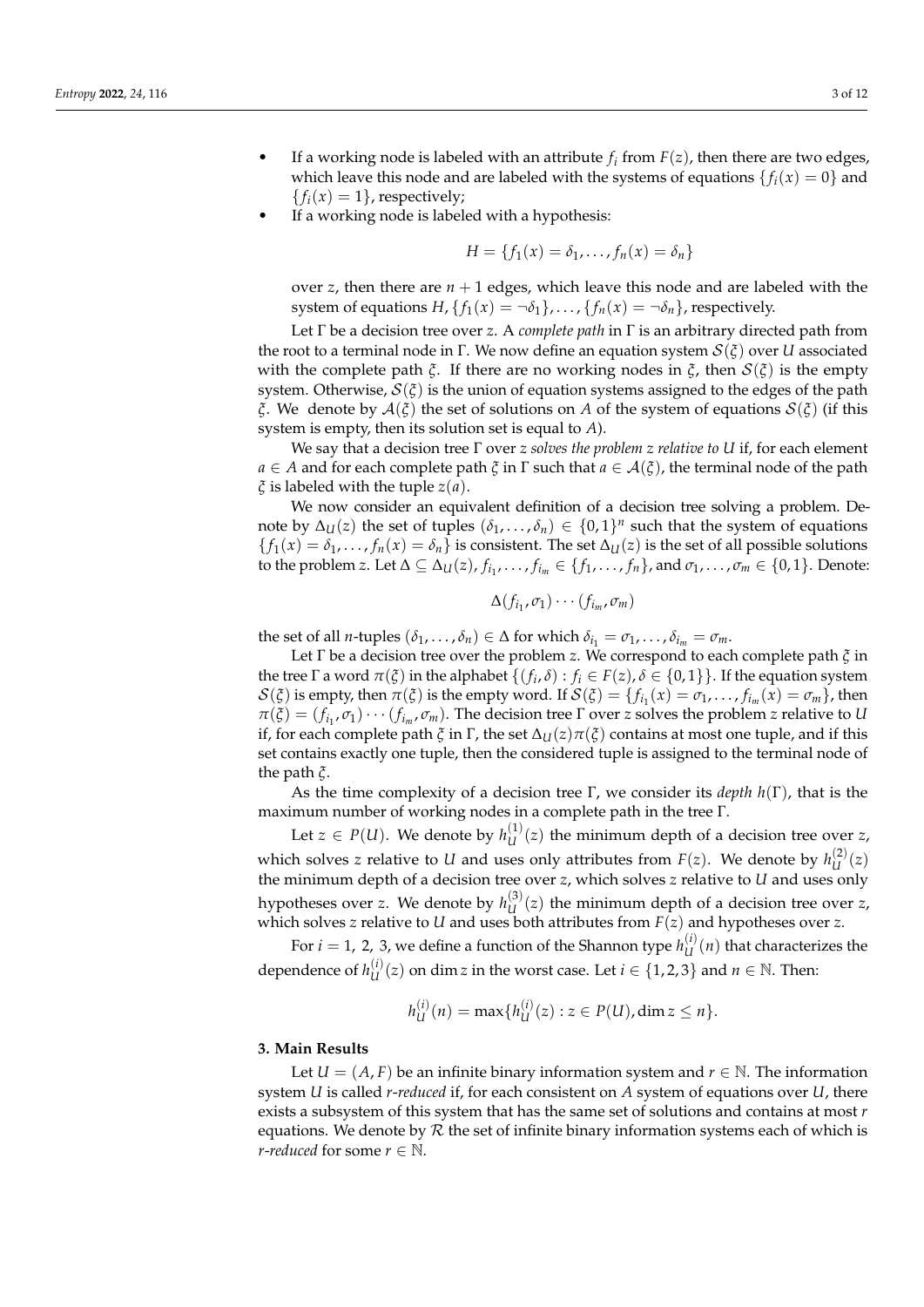The next theorem follows from the results obtained in [\[15\]](#page-10-7), where we considered closed classes of test tables (decision tables). It also follows from the results obtained in [\[16\]](#page-11-0), where we considered the weighted depth of decision trees.

<span id="page-3-0"></span>**Theorem 1.** *Let U be an infinite binary information system. Then, the following statements hold:*

- (a) If  $U \in \mathcal{R}$ , then  $h_{U}^{(1)}(n) = \Theta(\log n)$ ;
- (b) If  $U \notin \mathcal{R}$ , then  $h_U^{(1)}(n) = n$  for any  $n \in \mathbb{N}$ .

A subset  $\{f_1, \ldots, f_m\}$  of *F* is called *independent* if, for any  $\delta_1, \ldots, \delta_m \in \{0, 1\}$ , the system of equations  $\{f_1(x) = \delta_1, \ldots, f_m(x) = \delta_m\}$  is consistent on the set *A*. The empty set of attributes is independent by definition. We now define the *independence dimension* or *I*-*dimension I*(*U*) of the information system *U* (this notion is similar to the notion of the independence number of the family of sets considered by Naiman and Wynn in [\[19\]](#page-11-3)). If, for each  $m \in \mathbb{N}$ , the set *F* contains an independent subset of cardinality *m*, then  $I(U) = \infty$ . Otherwise, *I*(*U*) is the maximum cardinality of an independent subset of the set *F*. We denote by  $D$  the set of infinite binary information systems with a finite independence dimension.

Let  $U = (A, F)$  be a binary information system, which is not necessarily infinite,  $f \in F$ , and  $\delta \in \{0,1\}$ . Denote:

$$
A(f,\delta) = \{a : a \in A, f(a) = \delta\}.
$$

We now define inductively the notion of a *k*-information system,  $k \in \mathbb{N} \cup \{0\}$ . The binary information system *U* is called a 0-information system if all attributes from *F* are constant on the set *A*. Let, for some  $k \in \mathbb{N} \cup \{0\}$ , the notion of a *m*-information system be defined for  $m = 0, \ldots, k$ . The binary information system U is called a  $(k + 1)$ -information system if it is not a *m*-information system for  $m = 0, \ldots, k$  and, for any  $f \in F$ , there exist numbers  $\delta \in \{0,1\}$  and  $m \in \{0,\ldots,k\}$  such that the information system  $(A(f,\delta),F)$ is a *m*-information system. It is easy to show by induction on *k* that if  $U = (A, F)$  is a *k*-information system, then  $U' = (A', F)$ ,  $A' \subseteq A$ , is a *l*-information system for some  $l \leq k$ . We denote by  $C$  the set of infinite binary information systems for each of which there exists *k* ∈ N such that the considered system is a *k*-information system. The following theorem was presented in [\[17\]](#page-11-1) without proof.

<span id="page-3-2"></span>**Theorem 2.** *Let U be an infinite binary information system. Then, the following statements hold:*

- (a) If  $U \in \mathcal{C}$ , then  $h_U^{(2)}(n) = O(1)$  and  $h_U^{(3)}(n) = O(1)$ ;
- (b) If  $U \in \mathcal{D} \setminus \mathcal{C}$ , then  $h_U^{(2)}(n) = \Theta(\log n)$ ,  $h_U^{(3)}(n) = \Omega(\frac{\log n}{\log \log n})$  $\frac{\log n}{\log \log n}$ ), and  $h_U^{(3)}(n) = O(\log n)$ ;
- *(c) If U* ∉ *D*, *then*  $h_U^{(2)}(n) = n$  *and*  $h_U^{(3)}(n) = n$  *for any*  $n \in \mathbb{N}$ *.*

Let *U* be an infinite binary information system. We now consider the join behavior of the functions  $h_{II}^{(1)}$  $u^{(1)}(n)$ ,  $h^{(2)}(u)$  $\binom{2}{U}(n)$ , and  $h^{(3)}(U)$  $U_U^{(5)}(n)$ . It depends on the belonging of the information system *U* to the sets R, D, and C. We correspond to the information system *U* its *indicator*  $\mathit{vector}\,\mathit{ind}(U) = (c_1, c_2, c_3) \in \{0, 1\}^3$  in which  $c_1 = 1$  if and only if  $U \in \mathcal{R}$ ,  $c_2 = 1$  if and only if  $U \in \mathcal{D}$ , and  $c_3 = 1$  if and only if  $U \in \mathcal{C}$ .

<span id="page-3-1"></span>**Theorem 3.** *For any infinite binary information system, its indicator vector coincides with one of the rows of Table [1.](#page-4-1) Each row of Table [1](#page-4-1) is the indicator vector of some infinite binary information system.*

For  $i = 1, 2, 3, 4$ , we denote by  $V_i$  the class of all infinite binary information systems, for which the indicator vector coincides with the *i*th row of Table [1.](#page-4-1) Table [2](#page-4-2) summarizes Theorems  $1-3$ . The first column contains the name of *complexity class*  $V_i$ . The next three columns describe the indicator vector of information systems from this class. The last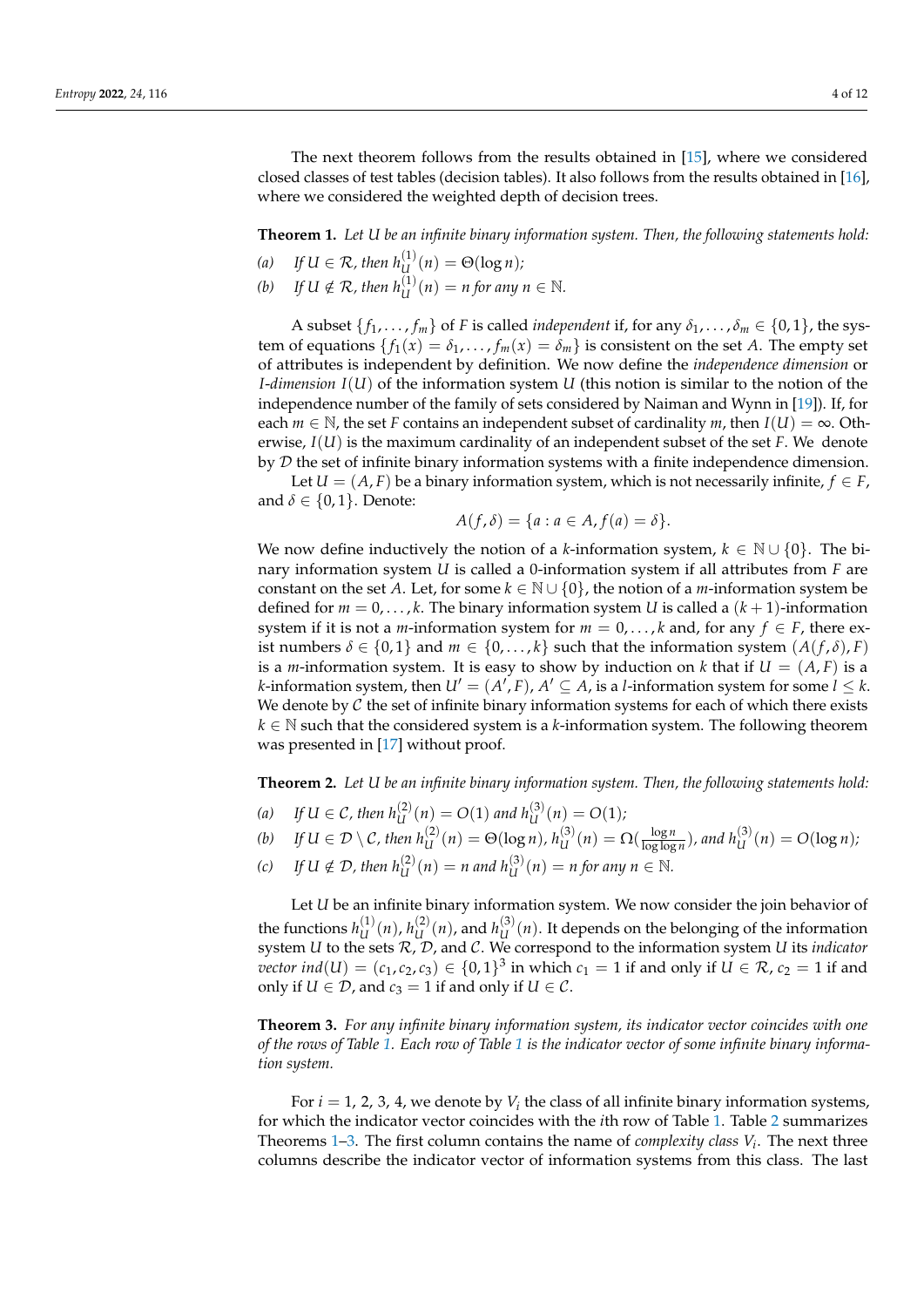three columns  $h_{IJ}^{(1)}$  $u^{(1)}(n)$ ,  $h^{(2)}(U)$  $\binom{2}{U}(n)$ , and  $h^{(3)}(U)$  $U_U^{(5)}(n)$  contain information about the behavior of the functions  $h_{IJ}^{(1)}$  $u^{(1)}(n)$ ,  $h^{(2)}(u)$  $u^{(2)}(n)$ , and  $h^{(3)}(U)$  $U_U^{(3)}(n)$  for information systems from the class  $V_i$ .

<span id="page-4-1"></span>

| <b>Table 1.</b> Possible indicator vectors of infinite binary information systems. |  |
|------------------------------------------------------------------------------------|--|
|------------------------------------------------------------------------------------|--|

<span id="page-4-2"></span>**Table 2.** Summary of Theorems [1–](#page-3-0)[3.](#page-3-1)

|       | R | $\cal D$ | $h_{II}^{(1)}(n)$ | $h_{\mathrm{U}}^{(2)}$<br>(n) | $h_{11}^{(3)}$<br>(n)                                       |
|-------|---|----------|-------------------|-------------------------------|-------------------------------------------------------------|
| $V_1$ |   |          | n                 | п                             | п                                                           |
| V,    |   |          | n                 | $\Theta(\log n)$              | $\log n$<br>$\Omega(\frac{\log n}{\log \log n}), O(\log n)$ |
| $V_3$ |   |          | n                 | O(1)                          | O(1)                                                        |
| $V_4$ |   |          | $\Theta(\log n)$  | $\Theta(\log n)$              | $O(\frac{\log n}{\log \log n}), O(\log n)$                  |

# <span id="page-4-0"></span>**4. Proof of Theorem [2](#page-3-2)**

We precede with the proof of Theorem [2](#page-3-2) by two lemmas.

Let  $d \in \mathbb{N}$ . A *d*-complete tree over the information system  $U = (A, F)$  is a marked finite directed tree with the root in which:

- Each terminal node is not labeled:
- Each nonterminal node is labeled with an attribute  $f \in F$ . There are two edges leaving this node that are labeled with the systems of equations  $\{f(x) = 0\}$  and  $\{f(x) = 1\}$ , respectively;
- The length of each complete path (the path from the root to a terminal node) is equal to *d*;
- For each complete path  $\xi$ , the equation system  $S(\xi)$ , which is the union of equation systems assigned to the edges of the path *ξ*, is consistent.

Let *G* be a *d*-complete tree over *U* and *F*(*G*) be the set of all attributes attached to the nonterminal nodes of the tree *G*. The number of nonterminal nodes in *G* is equal to  $2^0 + 2^1 + \ldots + 2^{d-1} = 2^d - 1$ . Therefore,  $|F(G)| \leq 2^d$ .

The results mentioned in the following lemma are obtained by methods similar to those used by Littlestone [\[12\]](#page-10-8), Maass and Turán [\[13\]](#page-10-9), and Angluin [\[11\]](#page-10-6).

<span id="page-4-3"></span>**Lemma 1.** Let  $U = (A, F)$  be a binary information system,  $d \in \mathbb{N}$ , G be a *d*-complete tree over  $U$ , *and z be a problem over U such that*  $F(G) \subseteq F(z)$ *. Then* 

- (*a*)  $h_{II}^{(2)}$  $U^{(2)}(z) \geq d;$
- (*b*)  $h_{II}^{(3)}$  $\frac{d^{(3)}}{U(z)} \geq \frac{d}{\log_2(2d)}$ .

**Proof.** (a) We prove the inequality  $h_{II}^{(2)}$  $U_U^{(2)}(z) \geq d$  by induction on *d*. Let  $d = 1$ . Then, the tree *G* has the only one nonterminal node, which is labeled with an attribute *f* that is not  $\text{constant}$  on  $A$ . Therefore,  $|\Delta_{U}(z)|\geq 2$  and  $h_{U}^{(2)}$  $U_U^{(2)}(z)$  ≥ 1. Let, for *t* ∈ N and for any natural *d*,  $1 \le d \le t$ , the considered statement hold. Assume now that  $d = t + 1$ , G is a *d*-complete tree over *U*, *z* is a problem over *U* such that  $F(G) \subseteq F(z)$ , and  $\Gamma$  is a decision tree over *z* with the minimum depth, which solves the problem *z* and uses only hypotheses. Let *f* be the attribute attached to the root of the tree *G* and *H* be the hypothesis attached to the root of the decision tree Γ. Then, there is an edge that leaves the root of Γ and is labeled with the equation system  $\{f(x) = \delta\}$  where the equation  $f(x) = \neg \delta$  belongs to the hypothesis *H*. This edge enters to the root of the subtree of Γ, which is denoted by Γ*<sup>f</sup>* . There is an edge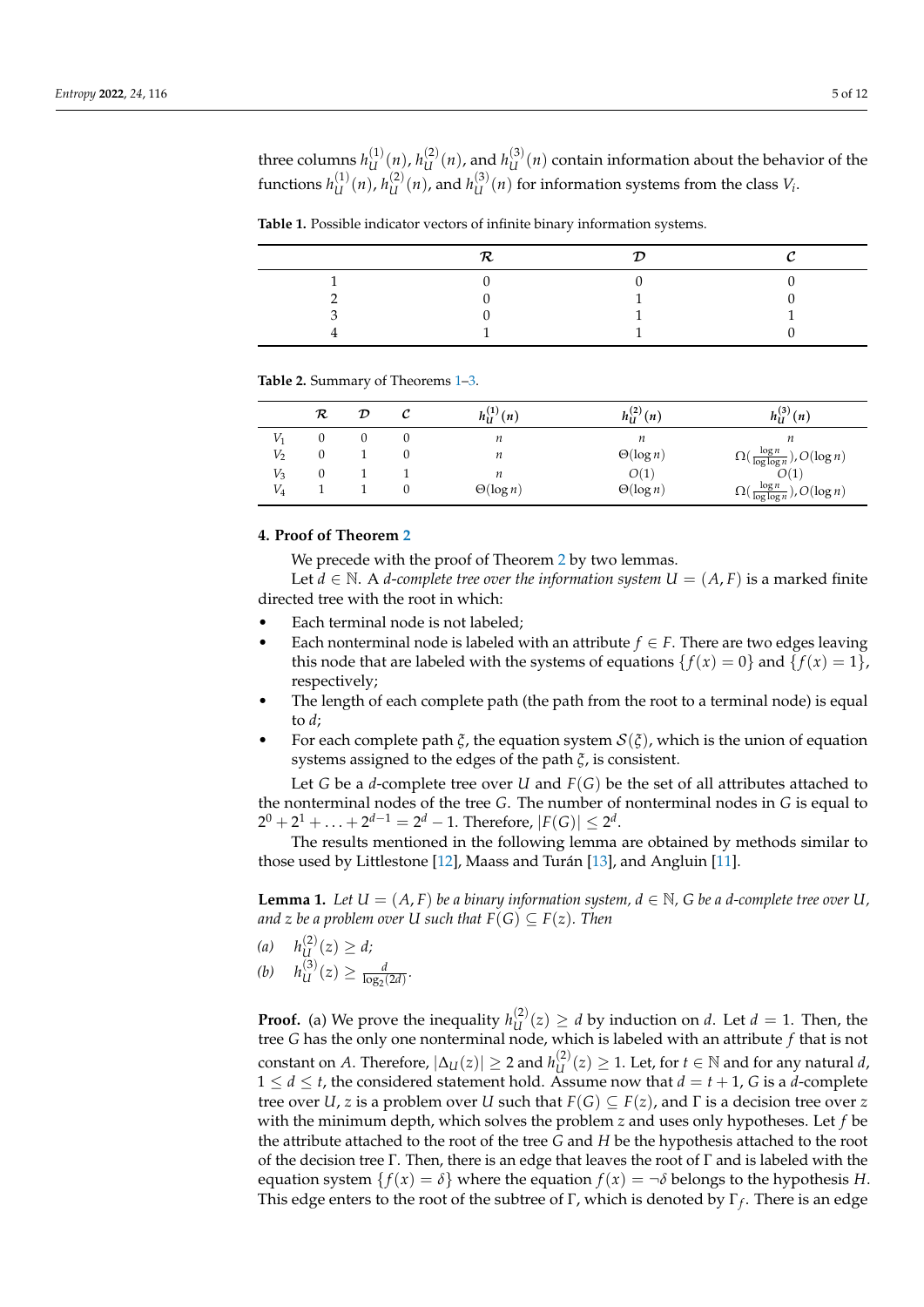that leaves the root of *G* and is labeled with the equation system  $\{f(x) = \delta\}$ . This edge enters the root of the subtree of *G*, which is denoted by  $G_{\delta}$ . One can show that the decision tree  $\Gamma_f$  solves the problem *z* relative to the information system  $U' = (A(f, \delta), F)$  and  $G_{\delta}$  is a *t*-complete tree over *U'*. It is clear that  $F(G_\delta) \subseteq F(z)$ . Using the inductive hypothesis, we  $\text{obtain } h(\Gamma_f) \geq t. \text{ Therefore, } h(\Gamma) \geq t+1 = d \text{ and } h_{U}^{(2)}$  $U^{(2)}(z) \geq d$ .

(b) We now prove the inequality  $h_{IJ}^{(3)}$  $\frac{d}{dU}(z) \ge \frac{d}{\log_2(2d)}$ . Let  $z = (f_1, \ldots, f_n)$  and  $\Gamma$  be a decision tree over *z* with the minimum depth, which solves the problem *z* and uses both attributes and hypotheses. The *d*-complete tree *G* has  $2^d$  complete paths  $\xi_1, \ldots, \xi_{2^d}$ . For  $i = 1, \ldots, 2^d$ , we denote by  $a_i$  a solution of the equation system  $\mathcal{S}(\xi_i)$ . Denote  $B = \{a_1, \ldots, a_{2^d}\}$ . We now show that the decision tree  $\Gamma$  contains a complete path, the length of which is at least  $\frac{d}{\log_2(2d)}$ . We describe the process of this path construction beginning with the root of Γ.

Let the root of  $\Gamma$  be labeled with an attribute  $f_{i_0}$ . For  $\delta \in \{0,1\}$ , we denote by  $B^{\delta}$ the set of solutions on *B* of the equation system  $\{f_{i_0}(x) = \delta\}$  and choose  $\sigma \in \{0,1\}$  for which  $|B^{\sigma}| = \max\{|B^0|, |B^1|\}.$  It is clear that  $|B^{\sigma}| \geq \frac{|B|}{2} \geq \frac{|B|}{2d}$  $\frac{|\mathcal{D}|}{2d}$ . In the considered case, the beginning of the constructed path in  $\Gamma$  is the root of  $\Gamma$ , the edge that leaves the root and is labeled with the equation system  $\{f_{i_0}(x) = \sigma\}$ , and the node to which this edge enters.

Let as assume now that the root of  $\Gamma$  is labeled with a hypothesis  $H = \{f_1(x) =$  $\delta_1, \ldots, f_n(x) = \delta_n$ . We denote by  $\xi_H$  the complete path in *G* for which the system of equations S(*ξH*) is a subsystem of *H*. Let the nonterminal nodes of the complete path *ξ<sup>H</sup>* be labeled with the attributes  $f_{i_1}, \ldots, f_{i_d}$ . For  $j = 1, \ldots, d$ , we denote by  $B_j$  the set of solutions on *B* of the equation system  $\{f_{i_j}(x) = \neg \delta_{i_j}\}$ . It is clear that  $|B_1| + \cdots + |B_d| \geq |B| - 1$ . Therefore, there exists  $l \in \{1, ..., d\}$  such that  $|B_l| \geq \frac{|B|-1}{d} \geq \frac{|B|}{2d}$  $\frac{d^D}{2d}$ . In the considered case, the beginning of the constructed path in  $\Gamma$  is the root of  $\Gamma$ , the edge that leaves the root and is labeled with the equation system  $\{f_{i_l}(x) = \neg \delta_{i_l}\}$ , and the node to which this edge enters.

We continue the construction of the complete path in  $\Gamma$  in the same way such that after the *t*th query, we have at least  $\frac{|B|}{(2d)^t}$  elements from *B*. The process of path construction continues at least until  $\frac{|B|}{(2d)^t} \leq 1$ , i.e., at least until  $\log_2|B| \leq t\log_2(2d)$ . Since  $|B|=2^d$ , we have  $h(\Gamma) \ge t \ge \frac{d}{\log_2(2d)}$  and  $h^{(3)}_U$  $\frac{d}{U}(z) \geq \frac{d}{\log_2(2d)}$ .

<span id="page-5-0"></span>**Lemma 2.** Let  $U = (A, F)$  be a binary information system,  $k \in \mathbb{N} \cup \{0\}$ , and U not be an *m*-information system for  $m = 0, \ldots, k$ . Then, there exists a  $(k + 1)$ -complete tree over U.

**Proof.** We prove the considered statement by induction on *k*. Let  $k = 0$ . In this case, *U* is not a 0-information system. Then, there exists an attribute  $f \in F$ , which is not constant on *A*. Using this attribute, it is easy to construct a 1-complete tree over *U*.

Let the considered statement hold for some  $k, k \geq 0$ . We now show that it also holds for  $k + 1$ . Let  $U = (A, F)$  be a binary information system, which is not an *m*-information system for  $m = 1, \ldots, k + 1$ . Then, there exists an attribute  $f \in F$  such that, for any  $\delta \in \{0,1\}$ , the information system  $U_{\delta} = (A(f,\delta), F)$  is not an *m*-information system for  $m = 1, \ldots, k$ . Using the inductive hypothesis, we conclude that, for any  $\delta \in \{0, 1\}$ , there exists a  $(k + 1)$ -complete tree  $G_{\delta}$  over  $U_{\delta}$ . Denote by  $G$  a directed tree with root in which the root is labeled with the attribute *f*, and for any  $\delta \in \{0,1\}$ , there is an edge that leaves the root, is labeled with the equation system  $\{f(x) = \delta\}$ , and enters the root of the tree  $G_{\delta}$ . One can show that the tree *G* is a  $(k + 2)$ -complete tree over *U*.  $\Box$ 

**Proof of Theorem [2.](#page-3-2)** It is clear that  $h_{II}^{(3)}$  $u^{(3)}(z) \leq h^{(2)}(U)$  $U^{(2)}(z)$  for any problem *z* over *U*. Therefore,  $h_{1I}^{(3)}$  $u^{(3)}(n) \leq h^{(2)}(L)$  $\mathcal{U}^{(2)}(n)$  for any  $n \in \mathbb{N}$ .

(a) Let  $\tilde{k} \in \mathbb{N} \cup \{0\}$ . We now show by induction on *k* that, for each binary *k*-information system *U* (not necessarily infinite) for each problem *z* over *U*, the inequality  $h_{U}^{(2)}$  $L_{U}^{(2)}(z) \leq k$ holds. Let  $U = (A, F)$  be a binary 0-information system and *z* be a problem over *U*. Since all attributes from  $F(z)$  are constant on *A*, the set  $\Delta_U(z)$  contains only one tuple. Therefore,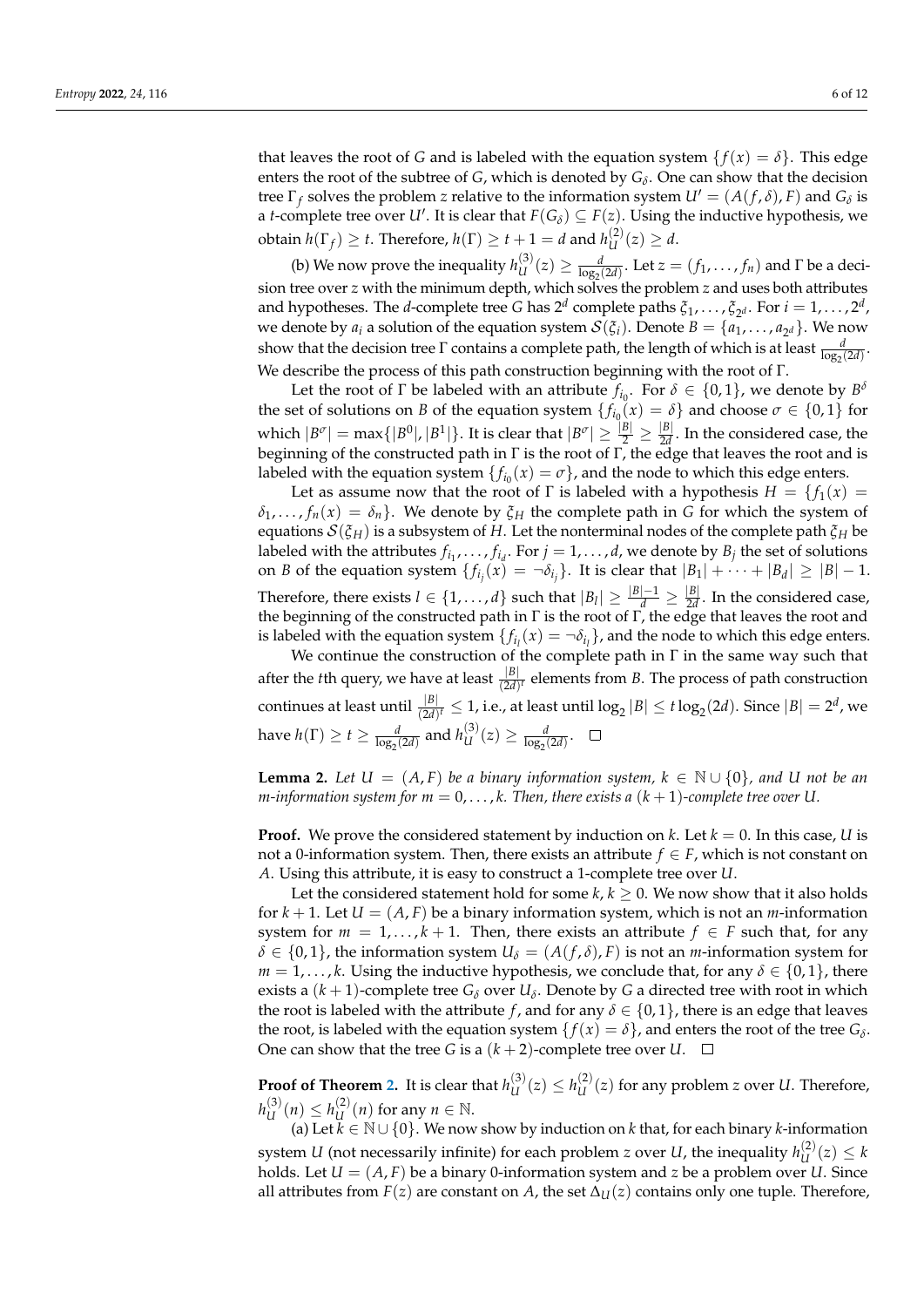the decision tree containing only one node labeled with this tuple solves the problem *z* relative to  $U$ , and  $h_{II}^{(2)}$  $U^{(2)}(z) = 0.$ 

Let *k* ∈ N ∪ {0} and, for each *m*, 0 ≤ *m* ≤ *k*, the considered statement hold. Let us show that it holds for  $k + 1$ . Let  $U = (A, F)$  be a binary  $(k + 1)$ -information system and  $z = (f_1, \ldots, f_n)$  be a problem over *U*. For  $i = 1, \ldots, n$ , choose a number  $\delta_i \in \{0, 1\}$  such that the information system  $(A(f_i, \neg \delta_i), F)$  is an  $m_i$ -information system where  $1 \leq m_i \leq k$ . Using the inductive hypothesis, we conclude that, for  $i = 1, \ldots, n$ , there is a decision tree  $\Gamma_i$  over *z*, which uses only hypotheses, solves the problem *z* over  $(A(f_i, \neg \delta_i), F)$ , and has depth at most *m<sup>i</sup>* . We denote by Γ a decision tree in which the root is labeled with the hypothesis  $H = \{f_1(x) = \delta_1, \ldots, f_n(x) = \delta_n\}$ , the edge leaving the root and labeled with *H* enters the terminal node labeled with the tuple  $(\delta_1, \ldots, \delta_n)$ , and for  $i = 1, \ldots, n$ , the edge leaving the root and labeled with  $\{f_i(x) = \neg \delta_i\}$  enters the root of the tree  $\Gamma_i$ . One can show that  $\Gamma$  solves the problem *z* relative to *U* and  $h(\Gamma) \leq k+1$ . Therefore,  $h_{U}^{(2)}$  $U^{(2)}(z) \leq k + 1$  for any problem *z* over *U*.

Let  $U \in \mathcal{C}$ . Then, *U* is a *k*-information system for some natural *k*, and for each problem *z* over  $U$ , we have  $h_{II}^{(3)}$  $u^{(3)}(z) \leq h^{(2)}(U)$  $U$ <sup>(2)</sup>(z) ≤ *k*. Therefore, *h*<sup>(2)</sup> $U$  $L_{U}^{(2)}(n) = O(1)$  and  $h_{U}^{(3)}$  $U^{(3)}_U(n) = O(1).$ 

(b) Let  $U = (A, F) \in \mathcal{D} \setminus \mathcal{C}$ . First, we show that  $h_{U}^{(2)}$  $U_{\text{U}}^{(2)}(n) = O(\log n)$ . Let  $z = (f_1, \ldots, f_n)$ be an arbitrary problem over  $U.$  From Lemma 5.1 [\[16\]](#page-11-0), it follows that  $|\Delta_{U}(z)|\leq (4n)^{I(U)}.$ The proof of this lemma is based on results similar to the ones obtained by Sauer [\[20\]](#page-11-4) and Shelah [\[21\]](#page-11-5). We consider a decision tree Γ over *z*, which solves *z* relative to *U* and uses only hypotheses. This tree is constructed by the halving algorithm [\[1,](#page-10-0)[12\]](#page-10-8). We describe the work of this tree for an arbitrary element *a* from *A*. Set  $\Delta = \Delta_{U}(z)$ . If  $|\Delta| = 1$ , then the only *n*-tuple from  $\Delta$  is the solution *z*(*a*) of the problem *z* for the element *a*. Let  $|\Delta|$  ≥ 2. For  $i = 1, \ldots, m$ , we denote by  $\delta_i$  a number from  $\{0, 1\}$  such that  $|\Delta(f_i, \delta_i)| \geq |\Delta(f_i, \neg \delta_i)|$ . The root of  $\Gamma$  is labeled with the hypothesis  $H = \{f_1(x) = \delta_1, \ldots, f_n(x) = \delta_n\}$ . After this query, either the problem *z* is solved (if the answer is *H*) or we halve the number of objects in the set  $\Delta$  (if the answer is a counterexample  $\{f_i(x) = \neg \delta_i\}$ ). In the latter case, set  $\Delta = \Delta_U(z)(f_i, \neg \delta_i)$ . The decision tree  $\Gamma$  continues to work with the element *a* and the set of *n*-tuples ∆ in the same way. Let, during the work with the element *a*, the considered decision tree make *q* queries. After the  $(q - 1)$ th query, the number of remaining *n*-tuples in the set ∆ is at least two and at most  $(4n)^{I(U)}/2^{q-1}$ . Therefore, 2<sup>*q*</sup> ≤  $(4n)^{I(U)}$ and  $q \leq I(U) \log_2(4n)$ . Therefore, during the processing of the element *a*, the decision tree  $\Gamma$  makes at most  $I(U) \log_2(4n)$  queries. Since *a* is an arbitrary element from *A*, the depth of Γ is at most  $I(U) \log_2(4n)$ . Since *z* is an arbitrary problem over *U*, we obtain  $h_{1I}^{(2)}$  $U_U^{(2)}(n) = O(\log n)$ . Therefore,  $h_U^{(3)}$  $U^{(3)}(n) = O(\log n).$ 

Using Lemma [2](#page-5-0) and the relation  $U \notin \mathcal{C}$ , we obtain that, for any  $d \in \mathbb{N}$ , there exists *d*-complete tree  $G_d$  over *U*. Let  $F(G_d) = \{f_1, \ldots, f_{n_d}\}$ . We know that  $n_d \leq 2^d$ . Denote  $z_d = (f_1, \ldots, f_{n_d})$  $z_d = (f_1, \ldots, f_{n_d})$  $z_d = (f_1, \ldots, f_{n_d})$ . From Lemma 1, it follows that  $h_U^{(2)}$  $U^{(2)}(z_d) \geq d$  and  $h^{(3)}(U)$  $\frac{d}{U}(z_d) \geq \frac{d}{\log_2(2d)}$ . As a result, we have  $h_{IJ}^{(2)}$  $\binom{2}{U}(2^d) \geq d$  and  $h^{(3)}(U)$  $\frac{d}{dU}(2^d) \ge \frac{d}{\log_2(2d)}$ . Let  $n \in \mathbb{N}$  and  $n \ge 8$ . Then, there exists  $d \in \mathbb{N}$  such that  $2^d \le n < 2^{d+1}$ . We have  $d > \log_2 n - 1$ ,  $h_U^{(2)}$  $U_U^{(2)}(n) \ge \log_2 n - 1$ ,  $h_{1I}^{(2)}$  $U^{(2)}_{U}(n) = \Omega(\log n)$ , and  $h^{(2)}_{U}$  $U^{(2)}(n) = \Theta(\log n)$ . It is easy to show that the function  $\frac{x}{\log_2(2x)}$  is nondecreasing for  $x \geq 2$ . Therefore,  $h_{IJ}^{(3)}$  $\frac{1}{2}$  *U*  $(n) \geq \frac{\log_2 n - 1}{\log_2(2(\log_2 n))}$  $\frac{\log_2 n - 1}{\log_2(2(\log_2 n - 1))}$  and *h*<sup>(3)</sup>*u*  $U^{(3)}_{U}(n) = \Omega(\frac{\log n}{\log \log n})$  $\frac{\log n}{\log \log n}$ ).

(c) Let  $U = (A, F) \notin \mathcal{D}$ . We now consider an arbitrary problem  $z = (f_1, \ldots, f_n)$  over *U* and a decision tree over *z*, which uses only hypotheses and solves the problem *z* over *U* in the following way. For a given element  $a \in A$ , the first query is about the hypothesis  $H_1 = \{f_1(x) = 1, \ldots, f_n(x) = 1\}$ . If the answer is  $H_1$ , then the problem *z* is solved for the element *a*. If, for some  $i \in \{1, \ldots, n\}$ , the answer is  $\{f_i(x) = 0\}$ , then the second query is about the hypothesis  $H_2$  obtained from  $H_1$  by replacing the equality  $f_i(x) = 1$  with the equality  $f_i(x) = 0$ , etc. It is clear that after at most *n* queries, the problem *z* for the element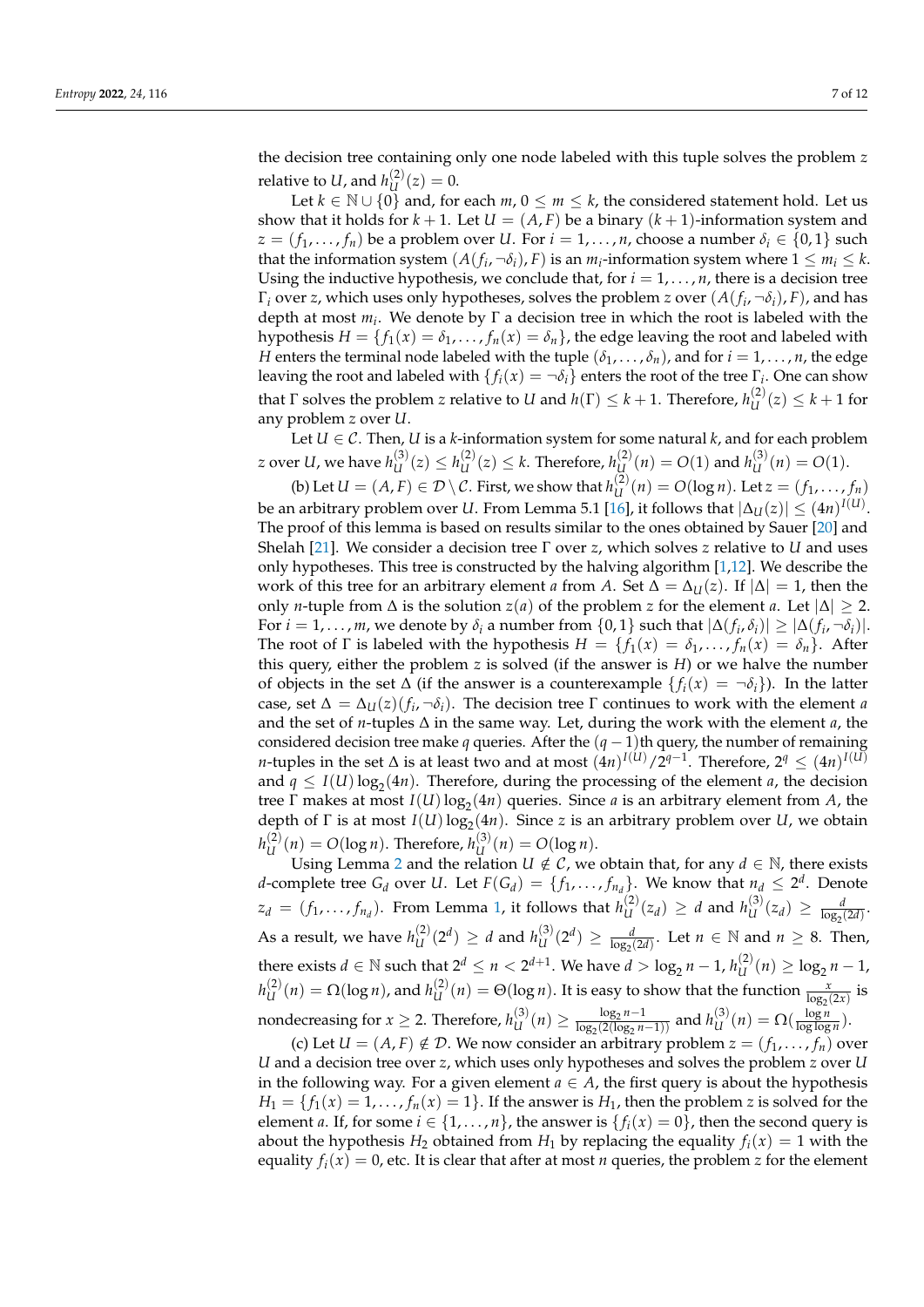*a* will be solved. Thus,  $h_{IJ}^{(2)}$  $\binom{2}{U}(z) \leq n$  and  $h^{(3)}(U)$  $U_U^{(3)}(z) \leq n$ . Since *z* is an arbitrary problem over *U*, we have  $h^{(2)}_{II}$  $U_U^{(2)}(n) \le n$  and  $h_U^{(3)}$  $\mathcal{U}^{(3)}(n) \leq n$  for any  $n \in \mathbb{N}$ .

Let *n* ∈ N. Since *U* ∉ *D*, there exist attributes  $f_1, \ldots, f_n$  ∈ *F* such that, for any  $(\delta_1, \ldots, \delta_n) \in \{0, 1\}^n$ , the equation system  $\{f_1(x) = \delta_1, \ldots, f_n(x) = \delta_n\}$  is consistent on *A*. We now consider the problem  $z = (f_1, \ldots, f_n)$  and an arbitrary decision tree  $\Gamma$  over  $z$ , which solves the problem *z* over *U* and uses both attributes and hypotheses. Let us show that  $h(\Gamma) \ge n$ . If  $n = 1$ , then the considered inequality holds since  $|\Delta_{U}(z)| \ge 2$ . Let  $n \ge 2$ . It is easy to show that an equation system over *z* is inconsistent if and only if it contains equations  $f_i(x) = 0$  and  $f_i(x) = 1$  for some  $i \in \{1, ..., n\}$ . For each node *v* of the decision tree Γ, we denote by *S<sup>v</sup>* the union of systems of equations attached to edges in the path from the root of Γ to *v*. A node *v* of Γ will be called consistent if the equation system *S<sup>v</sup>* is consistent.

We now construct a complete path  $\zeta$  in the decision tree  $\Gamma$ , for which the nodes are consistent. We start from the root that is a consistent node. Let the path reach a consistent node *v* of Γ. If *v* is a terminal node, then the path *ξ* is constructed. Let *v* be a working node labeled with an attribute  $f_i \in F(z)$ . Then, there exists  $\delta \in \{0,1\}$  for which the system of equations  $S_v \cup \{f_i(x) = \delta\}$  is consistent. Then, the path  $\zeta$  will pass through the edge leaving *v* and labeled with the system of equations  $\{f_i(x) = \delta\}$ . Let *v* be labeled with a hypothesis  $H = \{f_1(x) = \delta_1, \ldots, f_n(x) = \delta_n\}$ . If there exists  $i \in \{1, \ldots, n\}$  such that the system of equations  $S_v \cup \{f_i(x) = \neg \delta\}$  is consistent, then the path  $\zeta$  will pass through the edge leaving *v* and labeled with the system of equations  $\{f_i(x) = -\delta\}$ . Otherwise, *S<sup>v</sup>* = *H*, and the path *ξ* will pass through the edge leaving *v* and labeled with the system of equations *H*.

Let all edges in the path *ξ* be labeled with systems of equations containing one equation each. Since all nodes of *ξ* are consistent, the equation system S(*ξ*) is consistent. We now show that  $S(\xi)$  contains at least *n* equations. Let us assume that this system contains less than *n* equations. Then, the set  $\Delta_U(z)\pi(\xi)$  contains more than one *n*-tuple, which is impossible. Therefore, the length of the path *ξ* is at least *n*. Let there be edges in *ξ*, which are labeled with hypotheses, and the first edge in *ξ* labeled with a hypothesis *H* leaves the node  $v.$  Then,  $S_v = H$ , and the length of  $\xi$  is at least  $n.$  Therefore,  $h(\Gamma) \geq n$ ,  $h_{U}^{(3)}$  $U^{(3)}(z) \geq n$ , and  $h_{II}^{(2)}$  $U^{(2)}_U(z) \geq n$ . As a result, we obtain  $h^{(3)}_U$  $u^{(3)}(n) \ge n$  and  $h^{(2)}(L)$  $U_U^{(2)}(n) \ge n$ . Thus,  $h_U^{(2)}$  $U_{U}^{(2)}(n) = n$  and  $h_{1I}^{(3)}$  $U^{(3)}(n) = n$  for any  $n \in \mathbb{N}$ .

## <span id="page-7-0"></span>**5. Proof of Theorem [3](#page-3-1)**

First, we prove several auxiliary statements.

## <span id="page-7-1"></span>**Proposition 1.**  $\mathcal{R} \subseteq \mathcal{D}$ .

**Proof.** Let  $U \in \mathcal{R}$ . By Theorem [1,](#page-3-0)  $h_{II}^{(1)}$  $U^{(1)}(n) = \Theta(\log n)$ . Let us assume that  $U \notin \mathcal{D}$ . Then, for any  $n \in \mathbb{N}$ , there exists a problem  $z = (f_1, \ldots, f_n)$  over *U* such that  $|\Delta_U(z)| = 2^n$ . Let  $\Gamma$  be a decision tree over *z*, which solves the problem *z* relative to *U* and uses only attributes. Then, Γ should have at least 2<sup>n</sup> terminal nodes. One can show that the number of terminal  $n$ odes in the tree Γ is at most  $2^{h(\Gamma)}.$  Then,  $2^n \leq 2^{h(\Gamma)}$ ,  $h(\Gamma) \geq n$ , and  $h_U(z) \geq n.$  Therefore,  $h_{1I}^{(1)}$  $U^{(1)}_U(n) \ge n$  for any  $n \in \mathbb{N}$ , which is impossible. Thus,  $\mathcal{R} \subseteq \mathcal{D}$ .

<span id="page-7-2"></span>**Proposition 2.**  $C \subset \mathcal{D}$ .

**Proof.** Let  $U \in \mathcal{C}$ . By Theorem [2,](#page-3-2)  $h_{II}^{(2)}$  $U_U^{(2)}(n) = O(1)$ . Let us assume that  $U \notin \mathcal{D}$ . Then, by Theorem [2,](#page-3-2)  $h_{II}^{(2)}$  $U^{(2)}(n) = n$  for any  $n \in \mathbb{N}$ , which is impossible. Therefore,  $C \subseteq \mathcal{D}$ .

<span id="page-7-3"></span>**Proposition 3.**  $\mathcal{R} \cap \mathcal{C} = \emptyset$ *.*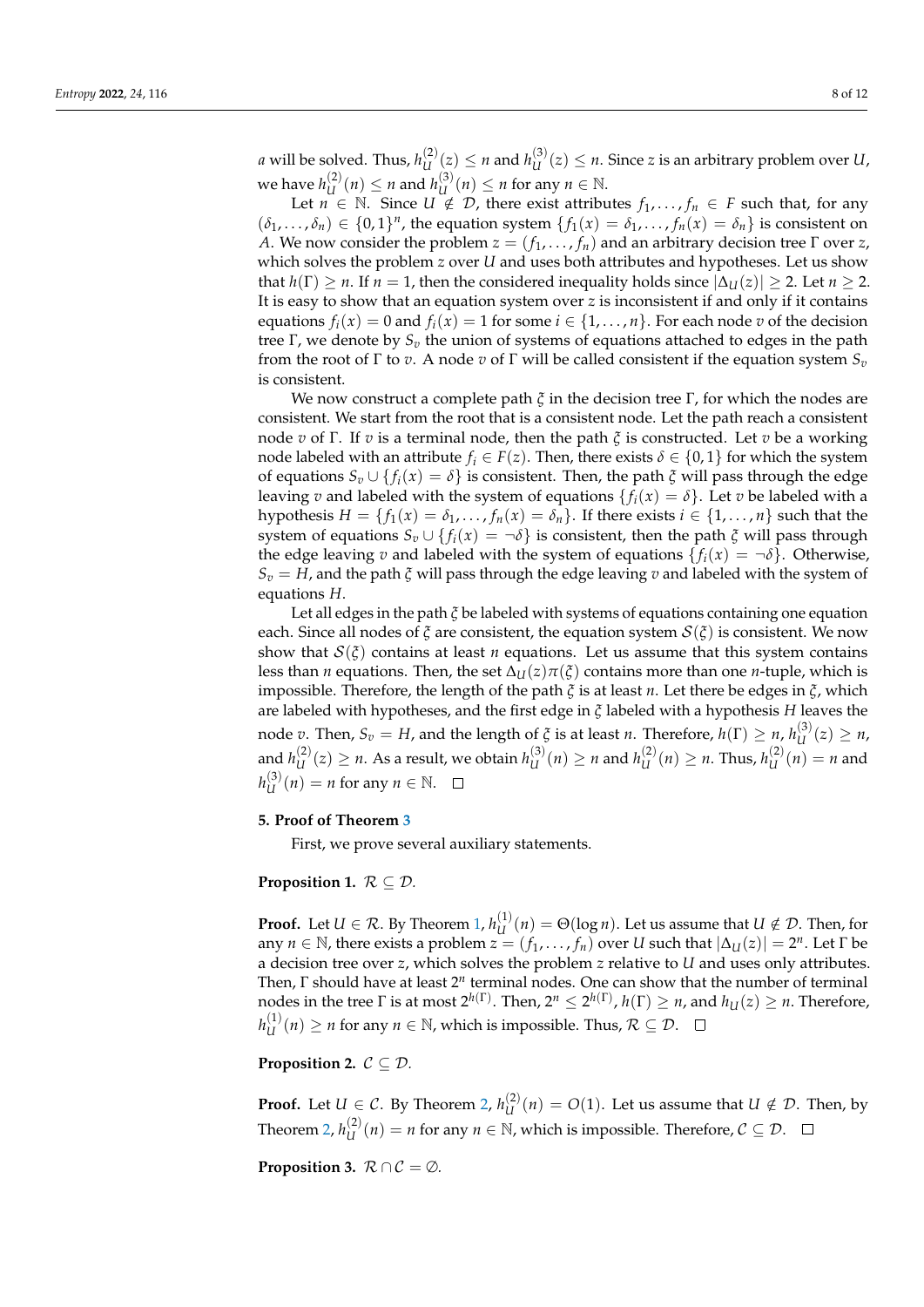**Proof.** Assume the contrary:  $\mathcal{R} \cap \mathcal{C} \neq \emptyset$  and  $U = (A, F) \in \mathcal{R} \cap \mathcal{C}$ . Let  $r, k \in \mathbb{N}$ , *U* be an *r*-reduced information system and *U* be a *k*-information system. We now consider an arbitrary problem  $z = (f_1, \ldots, f_n)$  over *U* and describe a decision tree  $\Gamma$  over *z*, which uses only attributes, solves the problem *z* over *U*, and has depth at most *kr*.

For  $i = 1, ..., n$ , let  $\delta_i$  be a number from  $\{0, 1\}$  such that  $(A(f_i, \neg \delta_i), F)$  is an  $m_i$ information system with  $0 \le m_i < k$ . Let *t* be the maximum number from the set  $\{1, \ldots, n\}$ such that the system of equations  $S = \{f_1(x) = \delta_1, \ldots, f_t(x) = \delta_t\}$  is consistent. Then, there exists a subsystem  $\{f_{i_1}(x) = \delta_{i_1}, \ldots, f_{i_p}(x) = \delta_{i_p}\}$  of the system *S*, which has the same set of solutions as *S* and for which *p* ≤ *r*. For a given *a* ∈ *A*, the decision tree Γ computes sequentially values  $f_{i_1}(a)$ , . . . ,  $f_{i_p}(a)$ .

If, for some  $q \in \{1, ..., p\}$ ,  $f_{i_1}(a) = \delta_{i_1}, ..., f_{i_{q-1}}(a) = \delta_{i_{q-1}}$ , and  $f_{i_q}(a) = \neg \delta_{i_q}$ , then the decision tree Γ continues to work with the problem *z* and the information system  $U' = (A', F)$  where *A'* is the set of solutions on *A* of the equation system  ${f_i(x)}$  $\delta_{i_1},\ldots,f_{i_{q-1}}(x)=\delta_{i_{q-1}},f_{i_q}(x)=\neg\delta_{i_q}$ . We have that  $U'$  is an  $\tilde{l}'$ -information system for some  $l' \leq m_{i_q} < k$ .

Let  $f_{i_1}(a) = \delta_{i_1}, \ldots, f_{i_p}(a) = \delta_{i_p}$ . If  $t = n$ , then  $(\delta_1, \ldots, \delta_n)$  is the solution of the problem *z* for the considered element *a*. Let *t* < *n*. Then, the decision tree Γ continues to work with the problem *z* and the information system  $U'' = (A'', F)$  where  $A''$  is the set of solutions on *A* of the equation system  $\{f_{i_1}(x) = \delta_{i_1}, \ldots, f_{i_p}(x) = \delta_{i_p}\}$ . We know that the equation system  $\{f_1(x) = \delta_1, \ldots, f_t(x) = \delta_t, f_{t+1}(x) = \delta_{t+1}\}\)$  is inconsistent. Therefore, the system  $\{f_{i_1}(x) = \delta_{i_1}, \dots, f_{i_p}(x) = \delta_{i_p}, f_{t+1}(x) = \delta_{t+1}\}$  is inconsistent. Hence,  $A'' \subseteq A(f_{t+1}, \neg \delta_{t+1})$  and *U*<sup>*n*</sup> is an *l*<sup>*n*</sup>-information system for some  $l'' \leq m_{t+1} < k$ .

As a result, after the computation of the values of at most *r* attributes, we either solve the problem *z* or reduce the consideration of the problem *z* over the *k*-information system *U* to the consideration of the problem *z* over some *l*-information system where *l* < *k*. After the computation of the values of at most *rk* attributes, we solve the problem *z* since each problem over the 0-information system has exactly one possible solution. Therefore,  $h_{1I}^{(1)}$  $U^{(1)}(z) \leq rk$  and  $h^{(1)}(U)$  $U_U^{(1)}(n) = O(1)$ . By Theorem [1,](#page-3-0)  $h_U^{(1)}$  $U^{(1)}(n) = \Theta(\log n)$ . The obtained contradiction shows that  $\mathcal{R} \cap \mathcal{C} = \emptyset$ .  $\Box$ 

<span id="page-8-1"></span>**Proposition 4.** *For any infinite binary information system, its indicator vector coincides with one of the rows of Table [1.](#page-4-1)*

**Proof.** Table [3](#page-8-0) contains as rows all three-tuples from the set  $\{0,1\}^3$ . We now show that the rows with the numbers 5–8 cannot be indicator vectors of infinite binary information systems. Assume the contrary: there is  $i \in \{5, 6, 7, 8\}$  such that the row with the number *i* is the indicator vector of an infinite binary information system *U*. If  $i = 5$ , then  $U \in \mathcal{R}$ and *U*  $\notin \mathcal{D}$ , but this is impossible, since, by Proposition [1,](#page-7-1)  $\mathcal{R} \subseteq \mathcal{D}$ . If  $i = 6$ , then *U*  $\in \mathcal{C}$ and *U*  $\notin \mathcal{D}$ , but this is impossible, since, by Proposition [2,](#page-7-2)  $\mathcal{C} \subseteq \mathcal{D}$ . If  $i = 7$ , then  $U \in \mathcal{R}$ and *U*  $\notin$  *D*, but this is impossible, since, by Proposition [1,](#page-7-1)  $\mathcal{R} \subseteq \mathcal{D}$ . If  $i = 8$ , then *U*  $\in \mathcal{R}$ and *U* ∈ C, but this is impossible, since, by Proposition [3,](#page-7-3)  $\mathcal{R} \cap \mathcal{C} = \emptyset$ . Therefore, for any infinite binary information system, its indicator vector coincides with one of the rows of Table [3](#page-8-0) with Numbers 1–4. Thus, it coincides with one of the rows of Table [1.](#page-4-1)  $\Box$ 

<span id="page-8-0"></span>

| <b>Table 3.</b> All 3-tuples from the set $\{0,1\}^3$ . |  |  |  |  |  |
|---------------------------------------------------------|--|--|--|--|--|
|---------------------------------------------------------|--|--|--|--|--|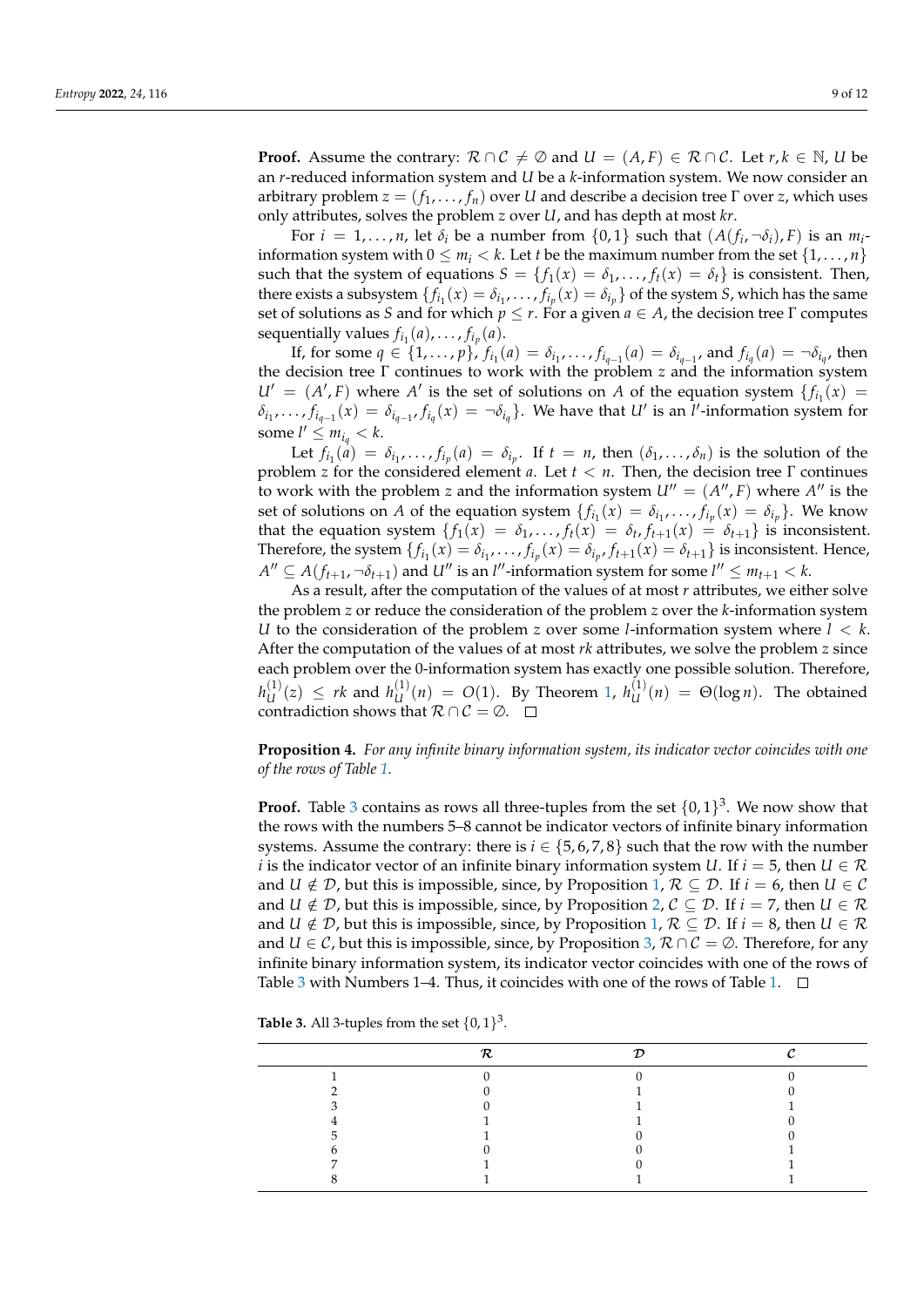<span id="page-9-1"></span>**Lemma 3.** *The information system U*<sup>1</sup> *belongs to the class V*1*.*

**Proof.** It is easy to show that the information system *U*<sup>1</sup> has an infinite *I*-dimension. Therefore,  $U_1 \notin \mathcal{D}$ . Using Proposition [4,](#page-8-1) we obtain  $\text{ind}(U) = (0, 0, 0)$ , i.e.,  $U_1 \in V_1$ .

For any  $i \in \mathbb{N}$ , we define two functions  $p_i : \mathbb{N} \to \{0, 1\}$  and  $l_i : \mathbb{N} \to \{0, 1\}$ . Let  $j \in \mathbb{N}$ . Then,  $p_i(j) = 1$  if and only if  $j = i$  and  $l_i(j) = 1$  if and only if  $j > i$ .

Define an infinite binary information system  $U_2 = (A_2, F_2)$  as follows:  $A_2 = \mathbb{N}$  and  $F_2 = \{p_i : i \in \mathbb{N}\} \cup \{l_i : i \in \mathbb{N}\}.$ 

**Lemma 4.** *The information system*  $U_2$  *belongs to the class*  $V_2$ *.* 

**Proof.** For  $n \in \mathbb{N}$ , denote  $S_n = \{p_1(x) = 0, \ldots, p_n(x) = 0\}$ . One can show that the equation system  $S_n$  is consistent and each proper subsystem of  $S_n$  has a set of solutions different from the set of solutions of  $S_n$ . Therefore,  $U_2 \notin \mathcal{R}$ . Using attributes from the set  $\{l_i : i \in \mathbb{N}\}$ , we can construct a *d*-complete tree over  $U_2$  for each  $d \in \mathbb{N}$ . By Lemma [1](#page-4-3) and Theorem [2,](#page-3-2)  $U_2 \notin \mathcal{C}$ . One can show that  $I(U_2) = 1$ . Therefore,  $U_2 \in \mathcal{D}$ . Thus, *ind*(*U*<sub>2</sub>) = (0, 1, 0), i.e., *U*<sub>2</sub> ∈ *V*<sub>2</sub>. □

Define an infinite binary information system  $U_3 = (A_3, F_3)$  as follows:  $A_3 = \mathbb{N}$  and  $F_3 = \{p_i : i \in \mathbb{N}\}.$ 

**Lemma 5.** *The information system U*<sup>3</sup> *belongs to the class V*3*.*

**Proof.** It is easy to show that *U*<sub>3</sub> is a 1-information system. Therefore,  $U_3 \in \mathcal{C}$ . Using Proposition [4,](#page-8-1) we obtain  $ind(U_3) = (0, 1, 1)$ , i.e.,  $U_3 \in V_3$ .  $\Box$ 

Define an infinite binary information system  $U_4 = (A_4, F_4)$  as follows:  $A_4 = \mathbb{N}$  and  $F_4 = \{l_i : i \in \mathbb{N}\}.$ 

<span id="page-9-2"></span>**Lemma 6.** *The information system U*<sup>4</sup> *belongs to the class V*4*.*

**Proof.** Let us consider an arbitrary consistent system of equations *S* over *U*4. We now show that there is a subsystem of *S*, which has at most two equations and the same set of solutions as *S*. Let *S* contain both equations of the kind  $l_i(x) = 1$  and  $l_i(x) = 0$ . Denote *i*<sup>0</sup> = max{*i* : *l*<sub>*i*</sub>(*x*) = 1 ∈ *S*} and *j*<sup>0</sup> = min{*j* : *l*<sub>*j*</sub>(*x*) = 0 ∈ *S*}. One can show that the system of equations  $S' = \{l_{i_0}(x) = 1, l_{j_0}(x) = 0\}$  has the same set of solutions as *S*. The case when *S* contains for some  $\delta \in \{0,1\}$  only equations of the kind  $l_p(x) = \delta$  can be considered in a similar way. In this case, the equation system S' contains only one equation. Therefore, the information system *U*<sub>4</sub> is 2-reduced and *U*<sub>4</sub>  $\in \mathcal{R}$ . Using Proposition [4,](#page-8-1) we obtain *ind*(*U*<sub>4</sub>) = (1, 1, 0), i.e., *U*<sub>4</sub> ∈ *V*<sub>4</sub>. □

**Proof of Theorem [3.](#page-3-1)** From Proposition [4,](#page-8-1) it follows that, for any infinite binary information system, its indicator vector coincides with one of the rows of Table [1.](#page-4-1) Using Lemmas [3](#page-9-1)[–6,](#page-9-2) we conclude that each row of Table [1](#page-4-1) is the indicator vector of some infinite binary information system.  $\square$ 

### <span id="page-9-0"></span>**6. Conclusions**

Based on the results of exact learning, test theory, and rough set theory, for an arbitrary infinite binary information system, we studied three functions of the Shannon type, which characterize the dependence in the worst case of the minimum depth of a decision tree solving a problem on the number of attributes in the problem description. These three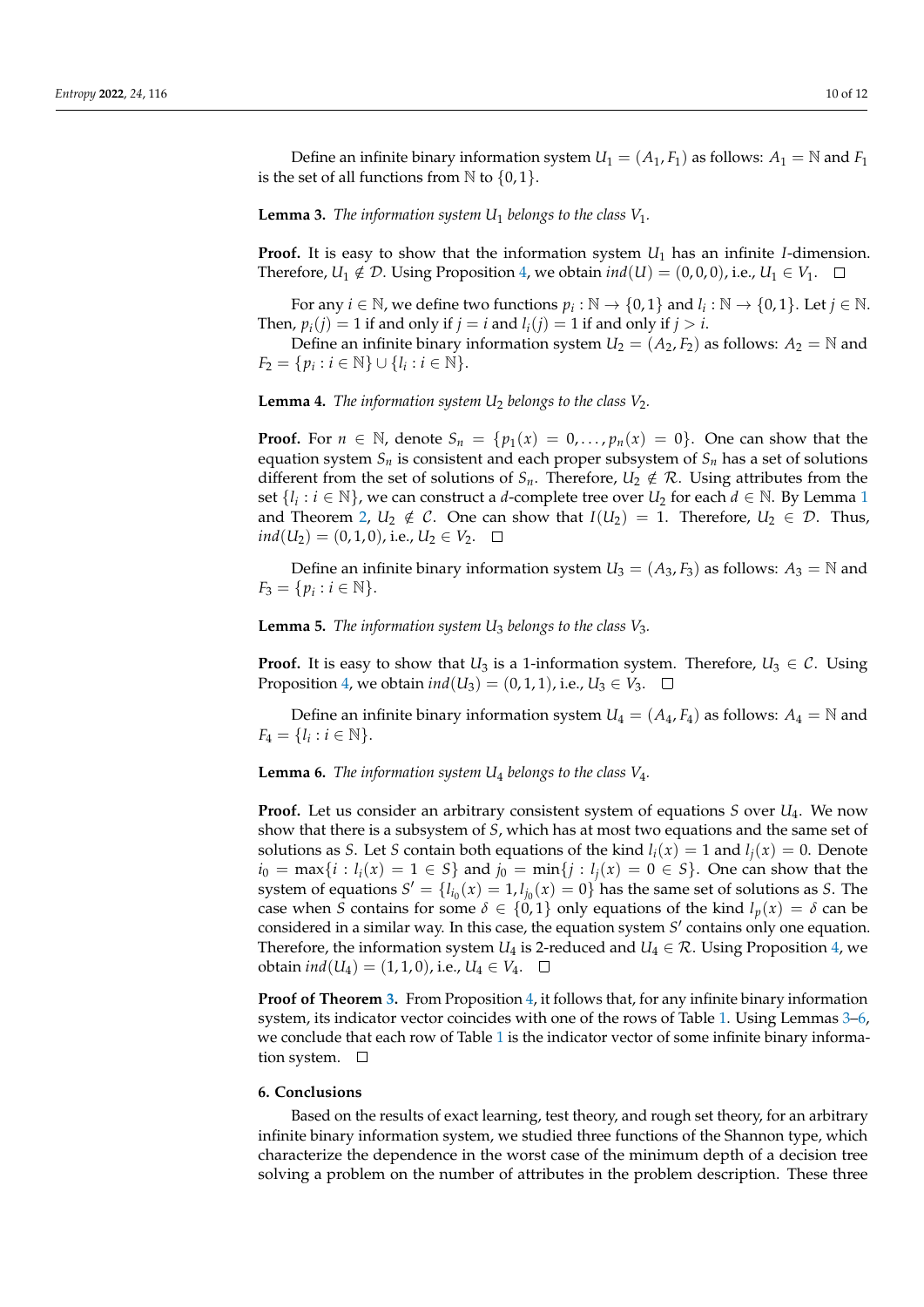functions correspond to (i) decision trees using attributes, (ii) decision trees using hypotheses, and (iii) decision trees using both attributes and hypotheses. We described possible types of behavior for each of these three functions. We also studied the join behavior of these functions and distinguished four corresponding complexity classes of infinite binary information systems. In the future, we plan to translate the obtained results into the language of exact learning.

The problems studied in this paper allow us to confine ourselves to considering only the crisp (conventional) sets that are completely defined by attributes. However, in the future, when we investigate approximately defined problems or approximate decision trees, it will be necessary to work with rough sets given by their lower and upper approximations. This will require a wider range of rough set theory techniques than those used in the present paper.

**Funding:** Research funded by King Abdullah University of Science and Technology.

**Institutional Review Board Statement:** Not applicable.

**Informed Consent Statement:** Not applicable.

**Data Availability Statement:** Not applicable.

**Acknowledgments:** Research reported in this publication was supported by King Abdullah University of Science and Technology (KAUST). The author is greatly indebted to the anonymous reviewers for their useful comments and suggestions.

**Conflicts of Interest:** The author declares no conflict of interest.

## **References**

- <span id="page-10-0"></span>1. Angluin, D. Queries and concept learning. *Mach. Learn.* **1988**, *2*, 319–342. [\[CrossRef\]](http://doi.org/10.1007/BF00116828)
- <span id="page-10-1"></span>2. Pawlak, Z. Rough sets. *Int. J. Parallel Program.* **1982**, *11*, 341–356. [\[CrossRef\]](http://dx.doi.org/10.1007/BF01001956)
- 3. Pawlak, Z. *Rough Sets—Theoretical Aspects of Reasoning about Data*; Theory and Decision Library: Series D; Kluwer: Dordrecht, The Netherlands, 1991; Volume 9.
- <span id="page-10-2"></span>4. Pawlak, Z.; Skowron, A. Rudiments of rough sets. *Inf. Sci.* **2007**, *177*, 3–27. [\[CrossRef\]](http://dx.doi.org/10.1016/j.ins.2006.06.003)
- <span id="page-10-3"></span>5. Chegis, I.A.; Yablonskii, S.V. Logical methods of control of work of electric schemes. *Trudy Mat. Inst. Steklov* **1958**, *51*, 270–360. (In Russian)
- <span id="page-10-4"></span>6. Azad, M.; Chikalov, I.; Hussain, S.; Moshkov, M. Minimizing depth of decision trees with hypotheses. In *Rough Sets–International Joint Conference, Proceedings of the IJCRS 2021, Bratislava, Slovakia, 19–24 September 2021*; Ramanna, S., Cornelis, C., Ciucci, D., Eds.; Lecture Notes in Computer Science; Springer: Cham, Switzerland, 2021; Volume 12872, pp. 123–133.
- 7. Azad, M.; Chikalov, I.; Hussain, S.; Moshkov, M. Minimizing number of nodes in decision trees with hypotheses. In Proceedings of the 25th International Conference on Knowledge—Based and Intelligent Information & Engineering Systems (KES 2021), Szczecin, Poland, 8–10 September 2021; Watrobski, J., Salabun, W., Toro, C., Zanni-Merk, C., Howlett, R.J., Jain, L.C., Eds.; Elsevier: Amsterdam, The Netherlands, 2021; Volume 192, pp. 232–240.
- 8. Azad, M.; Chikalov, I.; Hussain, S.; Moshkov, M. Sorting by decision trees with hypotheses (extended abstract). In Proceedings of the 29th International Workshop on Concurrency, Specification and Programming, CS&P 2021, Berlin, Germany, 27–28 September 2021; CEUR Workshop Proceedings; Schlingloff, H., Vogel, T., Eds.; CEUR-WS.org: Aachen, Germany, 2021; Volume 2951, pp. 126–130.
- 9. Azad, M.; Chikalov, I.; Hussain, S.; Moshkov, M. Optimization of decision trees with hypotheses for knowledge representation. *Electronics* **2021**, *10*, 1580. [\[CrossRef\]](http://dx.doi.org/10.3390/electronics10131580)
- <span id="page-10-5"></span>10. Azad, M.; Chikalov, I.; Hussain, S.; Moshkov, M. Entropy-based greedy algorithm for decision trees using hypotheses. *Entropy* **2021**, *23*, 808. [\[CrossRef\]](http://dx.doi.org/10.3390/e23070808) [\[PubMed\]](http://www.ncbi.nlm.nih.gov/pubmed/34201971)
- <span id="page-10-6"></span>11. Angluin, D. Queries revisited. *Theor. Comput. Sci.* **2004**, *313*, 175–194. [\[CrossRef\]](http://dx.doi.org/10.1016/j.tcs.2003.11.004)
- <span id="page-10-8"></span>12. Littlestone, N. Learning quickly when irrelevant attributes abound: A new linear-threshold algorithm. *Mach. Learn.* **1988**, *2*, 285–318. [\[CrossRef\]](http://dx.doi.org/10.1007/BF00116827)
- <span id="page-10-9"></span>13. Maass, W.; Turán, G. Lower bound methods and separation results for on-line learning models. *Mach. Learn.* **1992**, *9*, 107–145. [\[CrossRef\]](http://dx.doi.org/10.1007/BF00992674)
- 14. Moshkov, M. Conditional tests. In *Problemy Kibernetiki*; Yablonskii, S.V., Ed.; Nauka Publishers: Moscow, Russia, 1983; Volume 40, pp. 131–170. (In Russian)
- <span id="page-10-7"></span>15. Moshkov, M. On depth of conditional tests for tables from closed classes. In *Combinatorial-Algebraic and Probabilistic Methods of Discrete Analysis*; Markov, A.A., Ed.; Gorky University Press: Gorky, Russia, 1989; pp. 78–86. (In Russian)